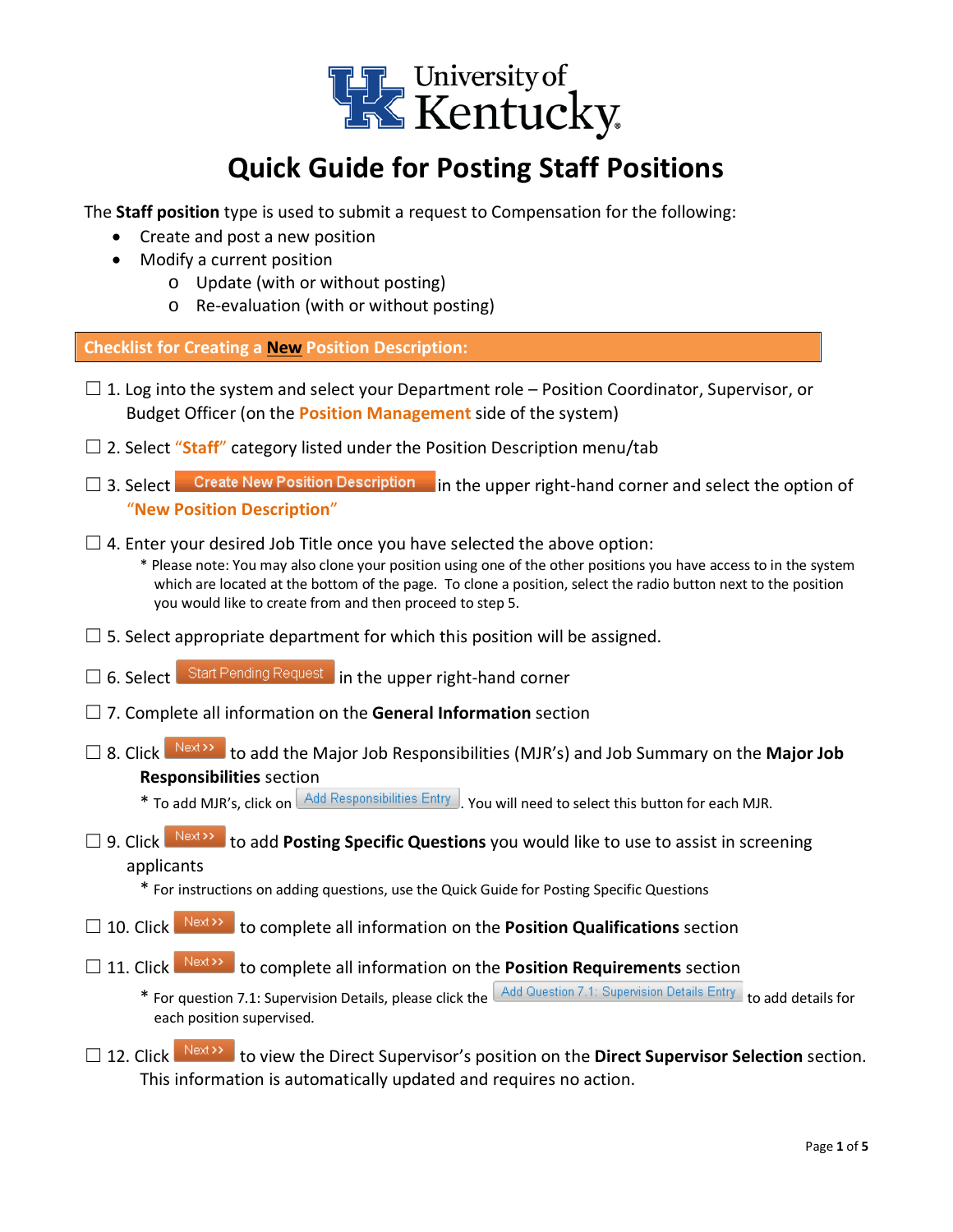

- □ 13. Click Next>> to add documents in the **Position Documents** section
- □ 14. Click Next>>> to review the **Summary** to ensure necessary posting information is included
- □ 15. Select Take Action On Pending Request v . Based on your access, you will have one of the following options:
	- a. Position Coordinator "**Send to Supervisor**" OR "**Send to Budget Officer**"
	- b. Supervisor "**Send to Budget Officer**"
	- c. Budget Officer "**Return to Position Coordinator**", "**Return to Supervisor**", "**Send to Dean/Director**", "**Send to EVP/Provost**", OR "**Send to Compensation**"
- $\Box$  16. Select a Compensation User and then click "**Submit**" to finalize the status change
- $\Box$  17. A blue heading will appear if your position description was successfully submitted to the next level.

**Checklist for Modifying an Existing Position Description:**

 $\square$  1. Log into the system and select your Department role – Position Coordinator, Supervisor, or Budget Officer (on the **Position Management** side of the system)

\*If changing user roles, click on  $\left| \mathbf{C} \right|$  in the upper right-hand corner to confirm change in role

- □ 2. Select "**Staff**" category listed under the Position Description menu/tab
- $\square$  3. Locate the position you would like to update/re-evaluate from the list of positions and click on the job title
- $\Box$  4. Select **in the upper right-hand corner and then click on**  $\Box$  and to begin your action
- $\Box$  5. Select one of the following actions from the Type of Action Requested drop-down:
	- a. Update, no post
	- b. Update, post
	- c. Re-Evaluation, no post
	- d. Re-Evaluation, post
- □ 6. Click Next<sup>33</sup> to complete all information on the General Information section
- □ 7. Click Next<sup>33</sup> to add the Major Job Responsibilities (MJR's) and Job Summary on the Major Job **Responsibilities** section
	- \* To add MJR's, click on  $\Box$  Add Responsibilities Entry  $\Box$  You will need to select this button for each MJR.
- □ 8. Click Next<sup>333</sup> to add **Posting Specific Questions** you would like to use to screen applicants \* For instructions on adding questions, use the Quick Guide for Posting Specific Questions
- □ 9. Click Next<sup>33</sup> to complete all information on the **Position Qualifications** section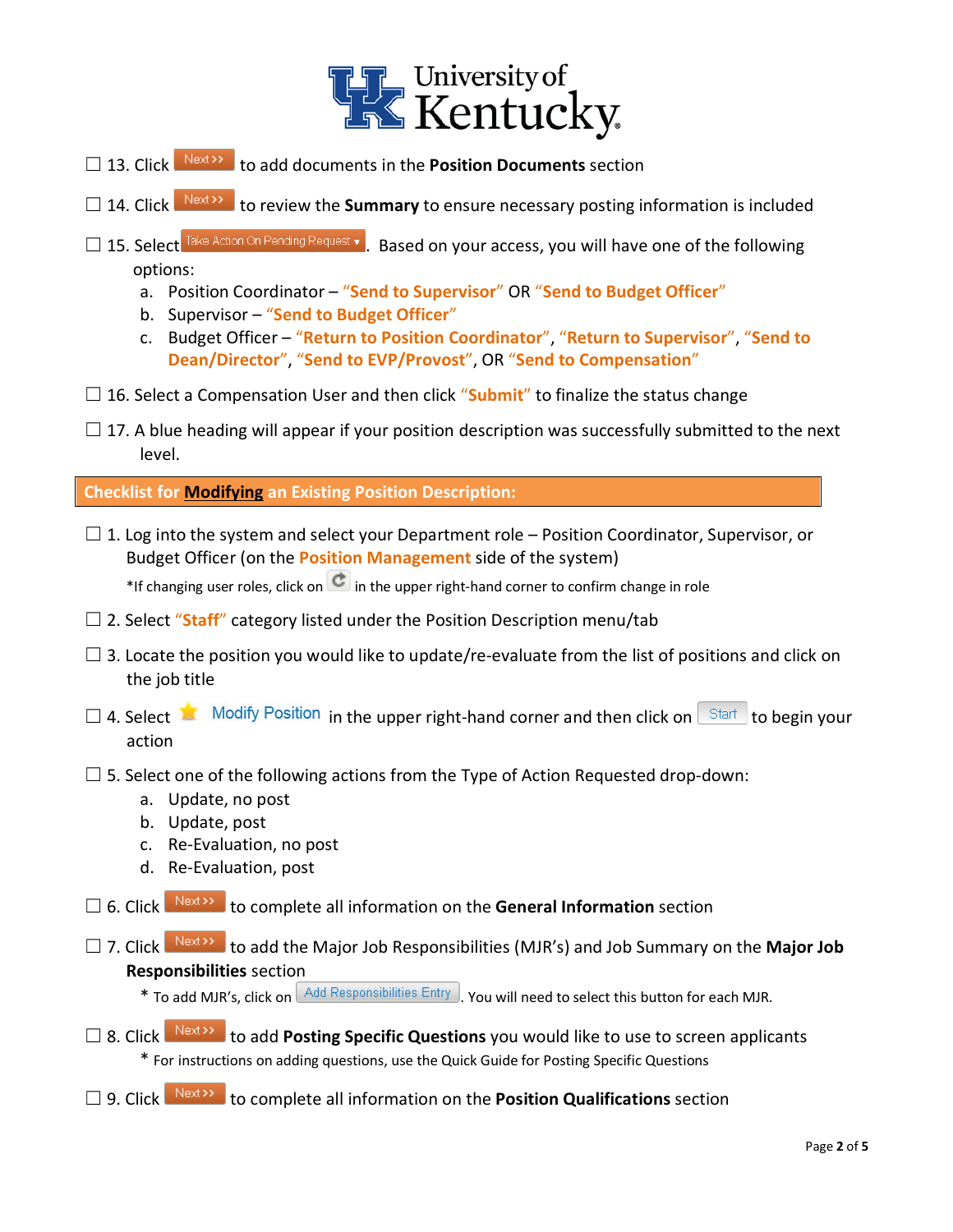

- □ 10. Click Next>> to complete all information on the **Position Requirements** section
	- \* For question 7.1: Supervision Details, please click the Add Question 7.1: Supervision Details Entry to add details for each position supervised.
- □ 11. Click Next>> to view the Direct Supervisor's position on the Direct Supervisor Selection section. This information is automatically updated and requires no action.
- □ 12. Click Next<sup>22</sup> to add documents in the Position Documents section
- □ 13. Click Next>> to review the **Summary** to ensure necessary posting information is included
- □ 14. Select Take Action On Pending Request  $\bullet$  . Based on your access, you will proceed to one of the following options:
	- a. Position Coordinator "**Send to Supervisor**" OR "**Send to Budget Officer**"
	- b. Supervisor "**Send to Budget Officer**"
	- c. Budget Officer "**Return to Position Coordinator**", "**Return to Supervisor**", "**Send to Dean/Director**", "**Send to EVP/Provost**", "**No Change to Position-Send to Employment**", OR "**Sent to Compensation**"
- $\Box$  15. Select a Compensation User and then click "**Submit**" to finalize the status change. This will only be an option for Budget Officers.
- $\Box$  16. A blue heading will appear if your position description was successfully submitted to the next level.

**Checklist for Reviewing Applications and Requesting Hiring Proposal:**

- □ 1. Log into the system and select Search Coordinator role (on the **Applicant Tracking** side of the system)
- $\Box$  2. Select "**Staff**" category listed under the Posting menu/tab
- $\Box$  3. Locate the posting you would like to view and click on the Job Title
- $\Box$  4. Click on the "Applicants" tab to obtain the list of individuals who have applied
- $\Box$  5. Click on each applicant's name in order to view their application form. Use your browser's back button to return to list of applicants
- $\Box$  6. Once you have selected a person you would like to hire, initiate Hiring Proposal by viewing the application and clicking Take Action On Job Application  $\overline{\mathbf{v}}$
- ☐ 7. Select the applicant status of "**Initiate Hiring Proposal**" and then select an Employment User and click "**Submit**" to finalize the status change
- $\Box$  8. A blue heading will appear if your applicant status was successfully changed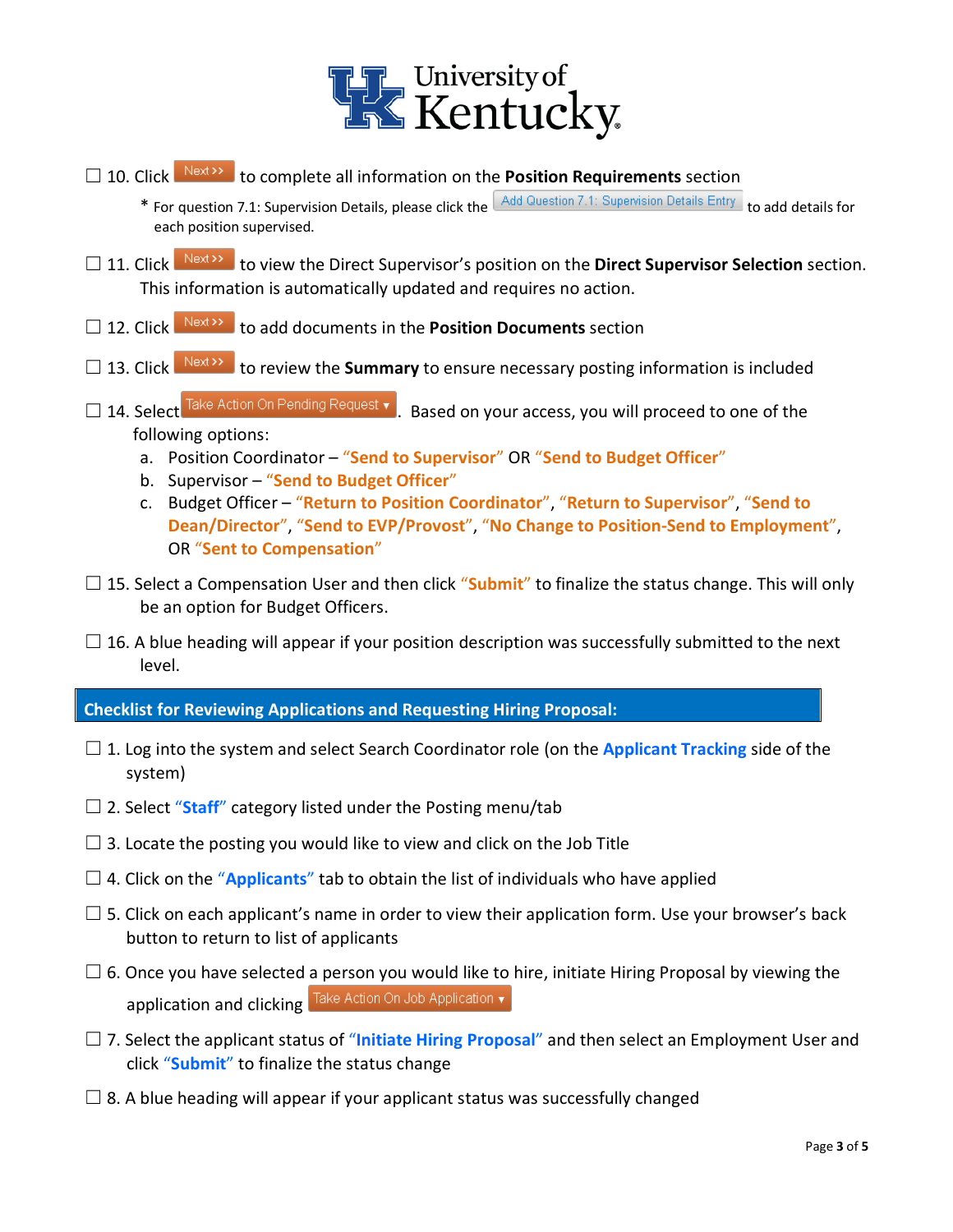

### **Checklist for Completing a Hiring Proposal:**

## *ONCE Employment establishes the hiring proposal for the selected applicant, you will need to complete all information within Hiring Proposal form*

- $\square$  1. Log into the system and select your Department role Position Coordinator, Supervisor, or Budget Officer (on the **Applicant Tracking** side of the system)
- ☐ 2. Select "**Staff"** under the **Hiring Proposal** menu/tab
- $\Box$  3. Locate the Hiring Proposal you are working on and click on the candidate's last name
- ☐ 4. Click on **"Edit"** next to the **Hiring Proposal** section
- ☐ 5. Complete the information on the **Hiring Proposal** section
- □ 6. Click  $\frac{\text{Next } \rightarrow \text{To add documents in the Hiring$  **Proposal Documents** section
- □ 7. Click Next>> to review the **Summary** to ensure necessary posting information is included
- □ 6. Select **Take Action On Hiring Proposal v** Based on your access, you will proceed to one of the following options:
	- a. Position Coordinator "**Send to Supervisor**", "**Send to Health Care Payroll**"**,** OR "**Send to Budget Officer**"
	- b. Supervisor "**Send to Health Care Payroll**" OR "**Send to Budget Officer**"
	- c. Budget Officer "**Send to Dean/Director**" OR "**Send to Employment**"
	- d. Health Care Payroll "**Send to Dean/Director**" OR "**Send to Employment**"
- $\Box$  7. Click "**Submit**" to finalize the status change
- $\square$  8. A blue heading will appear if your hiring proposal was successfully submitted to the next level.

**Checklist for Ordering a Pre-Employment Screening:**

- □ 1. Log into the system and select Search Coordinator role (on the **Applicant Tracking** side of the system)
- ☐ 2. Select "**Staff**" category listed under the Posting menu/tab
- $\Box$  3. Locate the posting you would like to view and click on the Job Title
- $\Box$  4. Click the "**Applicants**" tab to obtain the list of individuals who have applied
- $\square$  5. Click on the applicant's name that has accepted your staff position; order the required preemployment screening by viewing the application and clicking Take Action On Job Application  $\overline{\mathbf{v}}$